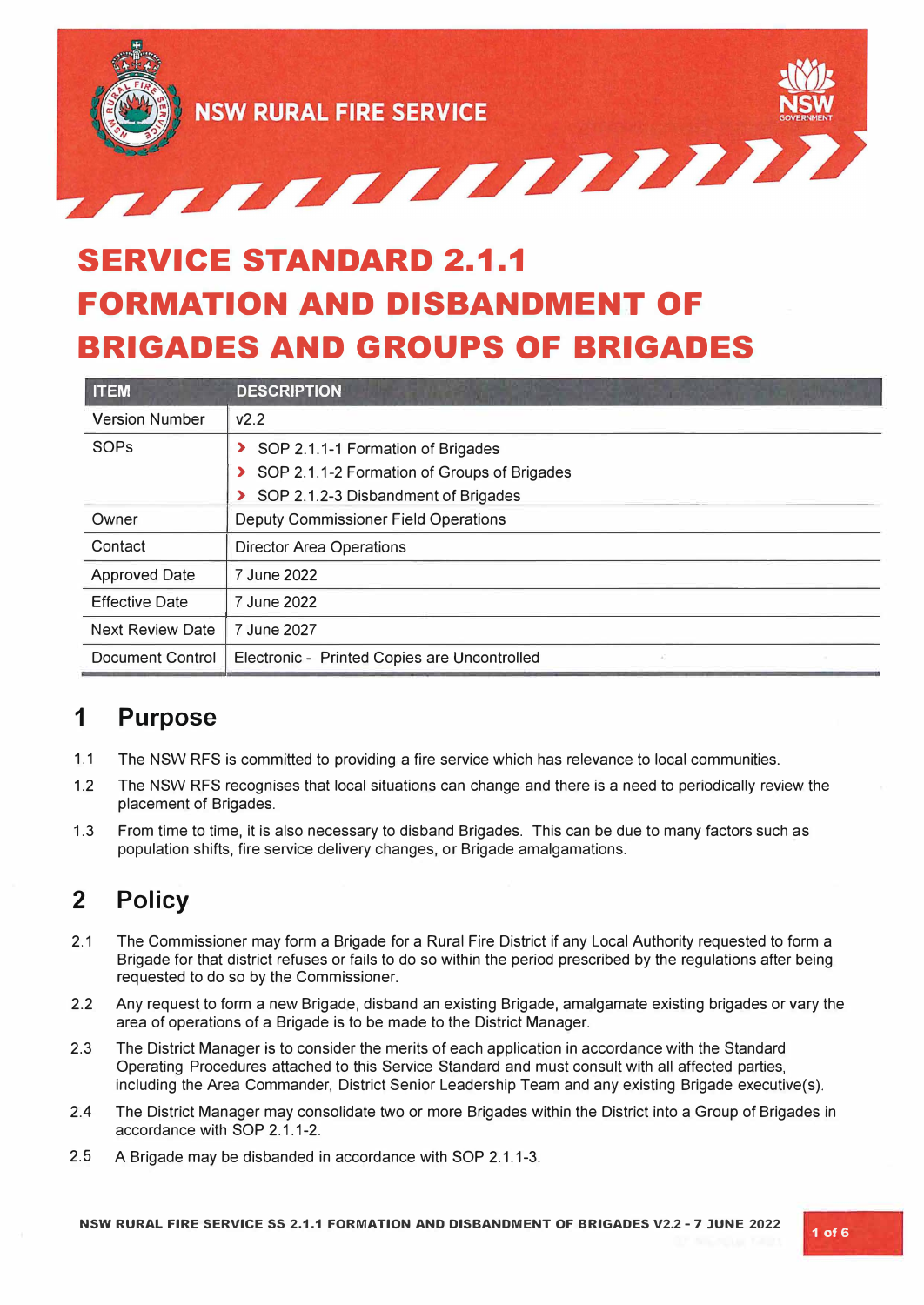## **3 Related Documents**

- **>** *Rural Fires Act 1997*
- **>** Service Standard 1.3.1 Delegations and Authorisations
- **>** Service Standard 1.3.4 Rural Fire District Service Agreements

## **4 Amendments**

| <b>AMENDMENT</b><br><b>DATE</b> | <b>VERSION</b><br><b>NO</b> | <b>DESCRIPTION</b>                                                                                                                                                                                                                                                                               |
|---------------------------------|-----------------------------|--------------------------------------------------------------------------------------------------------------------------------------------------------------------------------------------------------------------------------------------------------------------------------------------------|
| 1 September 1999                | 1.0                         | Initial release                                                                                                                                                                                                                                                                                  |
| 15 October 2001                 | 1.1                         | Repealed and remade SS 2.1.1 v1.0<br>⋗<br>Clauses 2.1, 3 and 7<br>⋗                                                                                                                                                                                                                              |
| 30 November 2010                | 2.0                         | Repealed and remade SS 2.1.1 v1.1<br>$\blacktriangleright$<br>Complete review and update to new format<br>⋗<br>> Amalgamates and repeals:<br>SS 2.1.1 Formation of Brigades<br>SS 2.2.1 Formation of Groups of Brigades<br>$\bullet$<br>SS 2.2.3 Disbandment of Rural Fire Brigades<br>$\bullet$ |
| 16 March 2022                   | 2.1                         | Repeals and remakes SS 2.1.1 v2.0<br>$\blacktriangleright$<br>Updated to align with current organisational structure and<br>processes                                                                                                                                                            |
| 7 June 2022                     | 2.2                         | Repeals and remakes SS 2.1.1 v2.1<br>⋗<br>Updated to align with SS 1.3.1 Operational Delegations and<br>Authorisations v3.7                                                                                                                                                                      |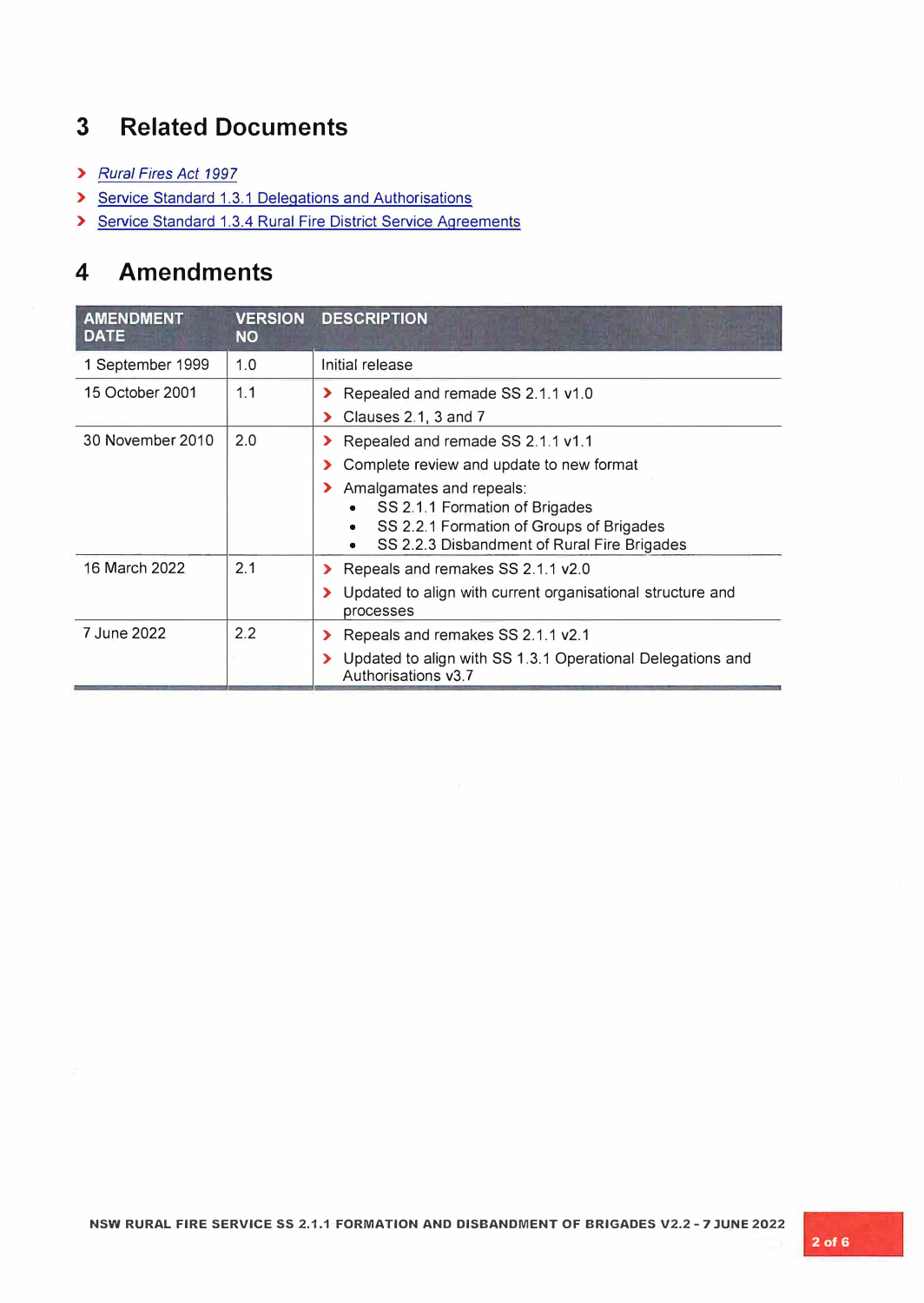## **SOP 2.1.1-1 FORMATION AND AMALGAMATION OF BRIGADES**

## **1 Purpose**

1.1 This Standard Operating Procedure sets out the procedure for establishing, amalgamating or varying the area of operations of a Rural Fire Brigade (Brigade) in accordance with sections 15 and 18 of the *Rural Fires Act 1997* (the Act).

## **2 Procedures**

- 2.1 Any interested person may request the formation, amalgamation or variation of the area of operations of a Brigade. The application must be in writing and sent to the relevant NSW RFS District Manager.
- 2.2 The District Manager must consider the merits of any application to form a new Brigade, amalgamate existing Brigades or vary the area of operations of any existing Brigade.
- 2.3 If the application is considered appropriate the District Manager must:
	- a) consult with all affected parties in writing and allow a minimum of 28 days for feedback to be provided;
	- b) assess the feedback from all affected parties; and
	- c) determine whether the proposal should be recommended to be approved or denied.
- 2.4 If the application is for an operational rural fire brigade, and is endorsed by the District Manager, he or she must seek the approval of the Commissioner prior to writing to the applicant to advise of the outcome.
- 2.5 . If the application is for an operational support rural fire brigade, and is endorsed by the District Manager, he or she must seek the approval of the Area Commander, prior to writing to the applicant to advise of the outcome.
- 2.6 If the application is recommended by the District Manager to be rejected, he or she must seek the approval of Deputy Commissioner Field Operations prior to writing to the applicant to advise of the outcome.
- 2.7 Using the approved NSW RFS system, the District Manager must ensure there is an accurate record of:
	- a. the names of Brigades within their District;
	- b. the area of operations of each Brigade;
	- c. the classification (if applicable) of each Brigade; and
	- d. where a Brigade has a specialist or multi-functional role (endorsement), the specialist role/s undertaken by that Brigade.
- 2.8 An email will be sent out in a timely manner by the District Manager to Brigades in the District to notify them that a new Brigade has been established.

### **3 Related forms**

**>** SAP Brigade Creation and modification request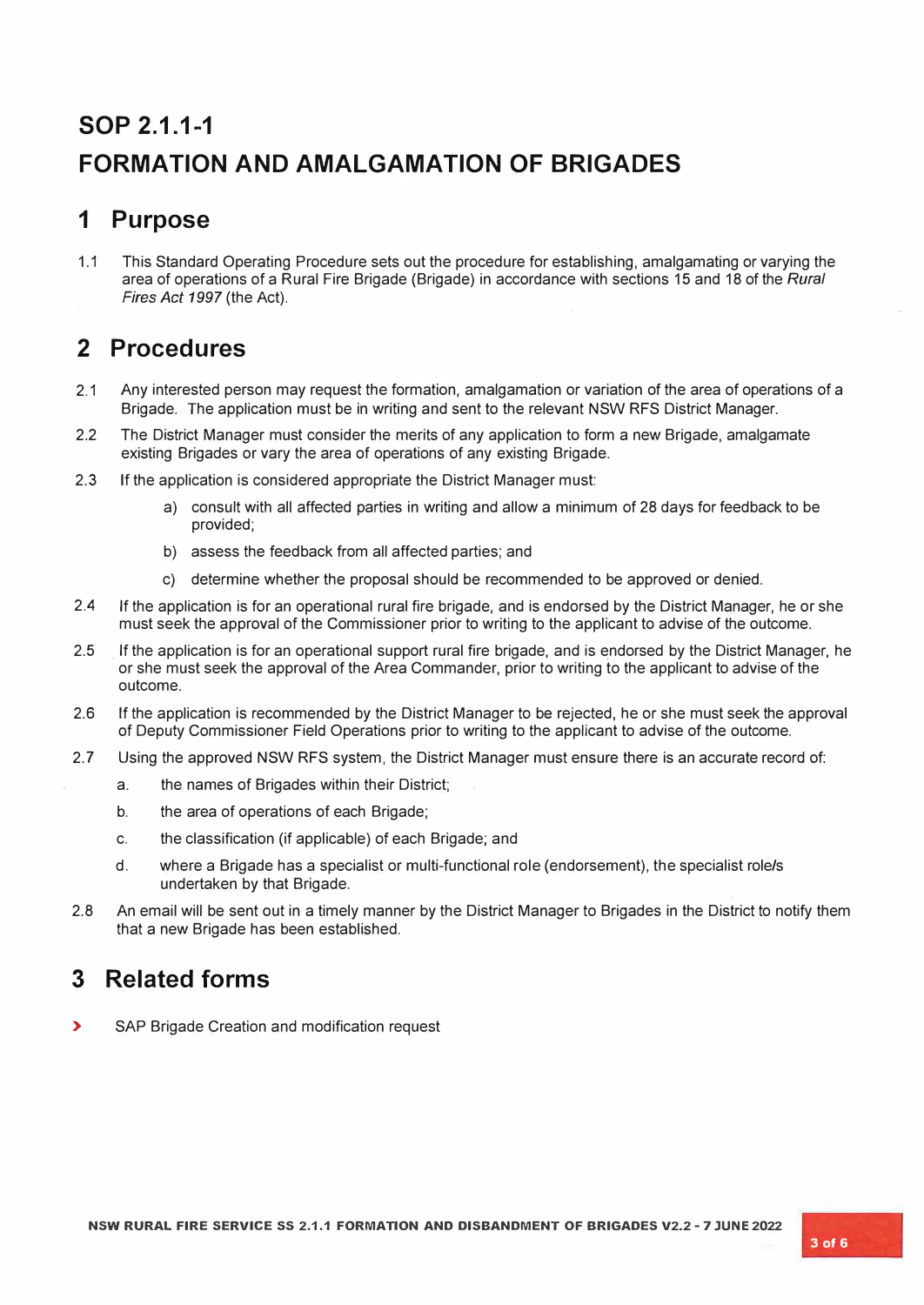## **SOP 2.1.1-2**

## **FORMATION or AMENDMENT OF GROUPS OF BRIGADES**

#### **1 Purpose**

1.1 This Standard Operating Procedure sets out the procedure for forming two or more Brigades into a Group of Brigades in accordance with section 16 of the *Rural Fires Act 1997* (the Act).

### **2 Procedures**

- 2.1 Any interested person may request the formation or amendment (including disbandment) of a Group of Brigades. The application must be in writing and be sent to the District Manager.
- 2.2 The District Manager must consider the merits of any application to form a Group of Brigades or vary the area of operations of a Group of Brigades.
- 2.3 If the application is considered appropriate, the District Manager must:
	- a. consult with the District's Senior Leadership Team **(SL T)** in the affected area by;
		- i. calling a meeting to consider the matter; or
		- ii. consulting them in writing and allow a minimum of 28 days for feedback to be provided,
	- b. assess the feedback from the SLT; and
	- c. arrange for the SLT to endorse the proposal.
- 2.4 The District Manager must seek the approval of the Area Commander for changes to the structure of Groups of Brigades.
- 2.5 If the application is approved by the Area Commander, the District Manager must write to the applicant advising them of the determination.
- 2.6 If the area of operations of a Group of Brigades is to be varied the provisions of clauses 2.1 to 2.4 of this SOP are to be followed.
- 2.7 If the District Manager wishes to form, disband or vary the area of operations of a Group of Brigades the provisions of clauses 2.3 and 2.4 must be followed.
- 2.8 Using the approved NSW RFS system, the District Manager must ensure there is an accurate record of:
	- a. the names of Groups of Brigades in the District; and
	- b. the area of operations of each Group of Brigades.

### **3 Related forms**

**>** None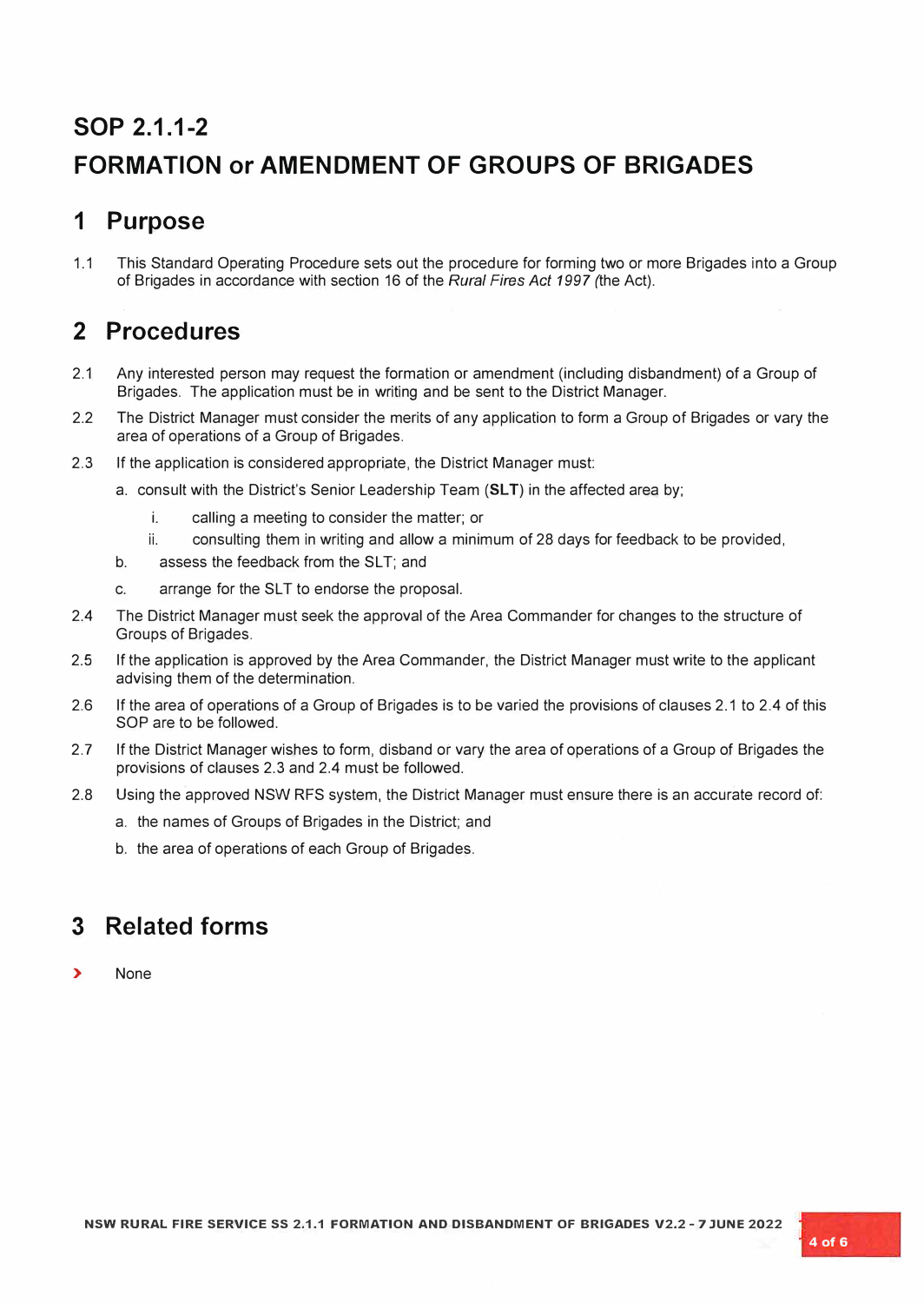## **SOP 2.1.1-3 DISBANDMENT OF BRIGADES**

## **1 Purpose**

1.1 This Standard Operating Procedure sets out the procedure for disbanding a Rural Fire Brigade (Brigade) in accordance with section 17 of the *Rural Fires Act 1997* (the Act).

### **2 Procedures**

- 2.1 An application to disband a Brigade can be made by the Brigade or the District Manager.
- 2.2 An application made by the District Manager must be submitted to the Area Commander.
- 2.3 The application must be in writing and address the following:
	- a. the reasons for the proposed disbandment;
	- b. proposals for the transfer, reallocation or disposal of the Brigade's equipment and funds;
	- c. proposals for the transfer of the Brigade's members to other Brigades; and
	- d. proposals for the area of operations of the Brigade to be redistributed.
- 2.4 If the application has been made by the Brigade, it must be endorsed by a simple majority of its members at a properly constituted Brigade General meeting.
- 2.5 If the application has been made by the District Manager the Brigade must be consulted at a properly constituted Brigade General meeting to which all members have been invited.
- 2.6 Provided that all members of the Brigade have received a notification with not less than 21 days' notice, clearly outlining the reason for the meeting, the absence of a quorum will not affect the validity of the meeting.
- 2.7 The District Manager or Area Commander must consider the merits of any application to disband a Brigade, along with the relevant documents (including Brigade minutes and recommendations).
- 2.8 If the application is considered appropriate, the District Manager or Area Commander must:
	- a. consult with the Senior Leadership Team in relation to the proposal at an appropriately convened meeting;
	- b. assess the feedback provided by the parties; and
	- c. seek the approval of the Commissioner in the case of an operational rural fire brigade, or the Area Commander in the case of an operational support rural fire brigade, to disband the Brigade.
- 2.9 If the District Manager intends to proceed with a proposal to disband the Brigade he or she must send the Captain and President of the Brigade a letter ("the notice") advising them of that decision.
- 2.10 If the position of Captain and/or President of the Brigade is vacant, the District Manager must send the notice to the most senior Brigade officer participating in the operation of the Brigade.
- 2.11 In accordance with section 17 of the Act the decision to disband the Brigade will take effect 21 days after the notice is given to the officers referred to in clause 2.9 of this SOP, unless:
	- a. the majority of the members of the Brigade agree to appeal the decision to disband the Brigade to the Minister; and
	- b. the appeal is lodged in writing with the Minister before the disbandment takes effect.
- 2.12 Before any appeal is lodged:
	- a. a general meeting of the Brigade must be convened in accordance with the provisions of the Brigade's constitution to decide if an appeal should be lodged; and
	- b. the District Manager or his/her representative must be allowed to speak at the meeting to explain why the decision to disband the Brigade has been made.

**NSW RURAL FIRE SERVICE 55 2.1.1 FORMATION AND DISBANDMENT OF BRIGADES V2.2 - 7 JUNE 2022**